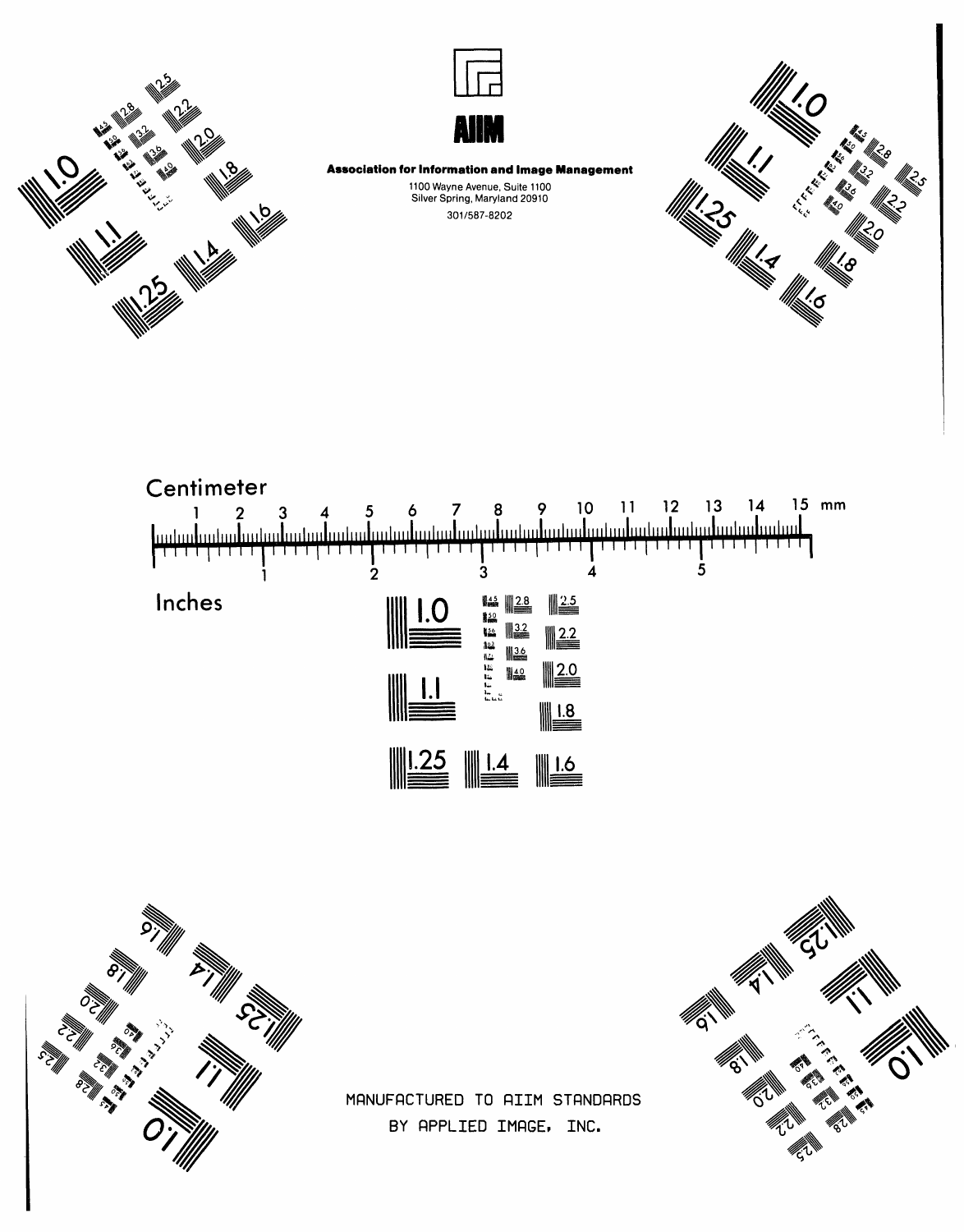

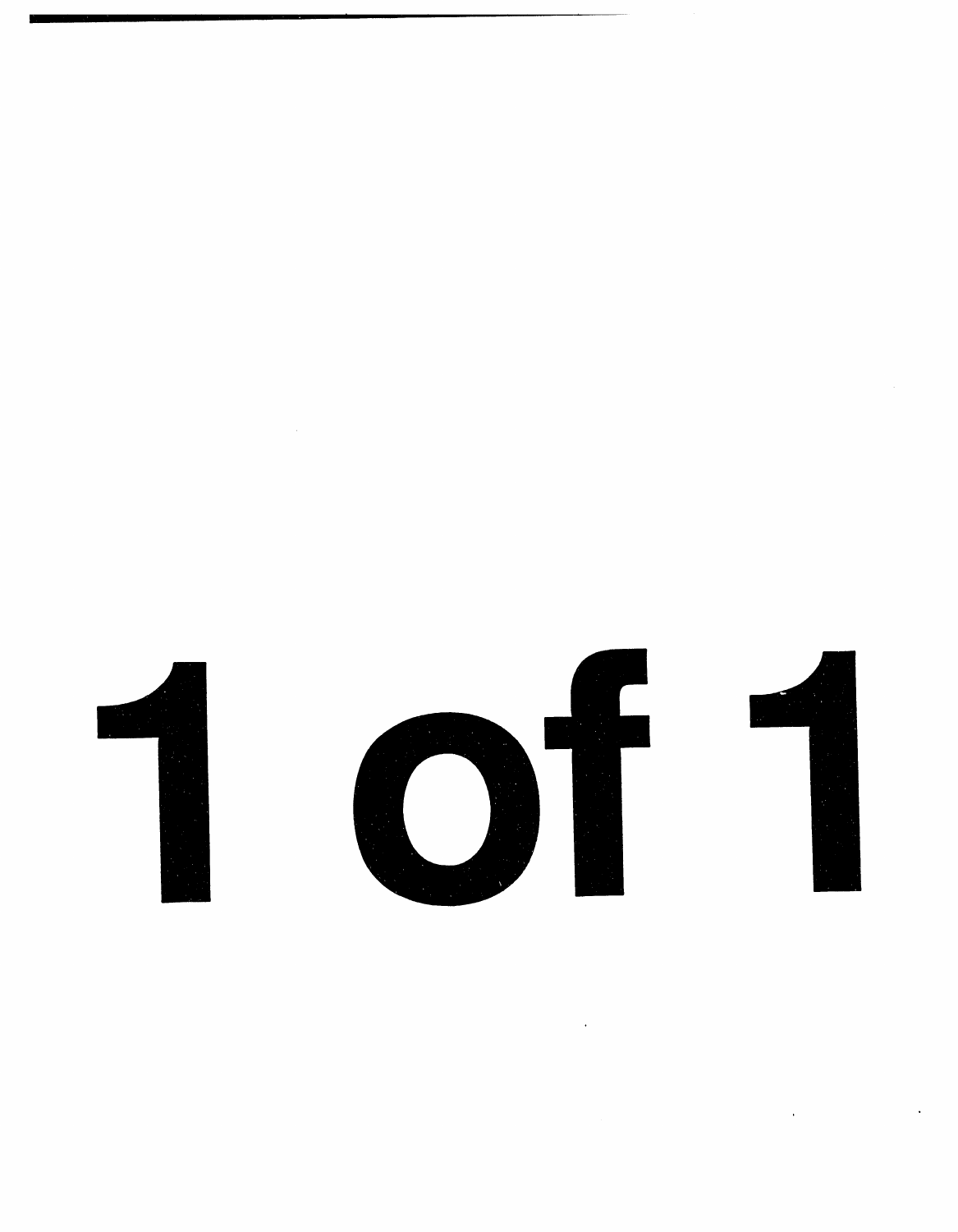$PPPL - CFP - JOSS$  $Covg - 940630 - -23$ 

# TECHNOLOGY ISSUES FOR DECOMMISSIONING THE TOKAMAK FUSION TEST REACTOR

P.T. Spampinato<sup>a</sup> Princeton Plasma Physics Laboratory P.O. Box 451 Princeton, New Jersey 08543  $(609)$  243-3242

J.C. Commander<sup>b</sup> Idaho National Engineering Lab. P.O. Box 1625 Idaho Falls, ID 83415-3815  $(208)$  526-1881

G.R. Walton **Princeton Plasma Physics Laboratory** P.O. Box 451 Princeton, New Jersey 08543  $(609)$  243-3279

# **ABSTRACT**

The approach for decommissioning the Tokamak Fusion Test Reactor has evolved from a conservative plan based on cutting up and burying all of the systems, to one that considers the impact tritium contamination will have on waste disposal, how large size components may be used as their own shipping containers, and even the possibility of recycling the materials of components such as the toroidal field coils and the tokamak structure. In addition, the project is more carefully assessing the requirements for using remotely operated equipment. Finally, a valuable cost database is being developed for future use by the fusion community.

## I. INTRODUCTION

The Tokamak Fusion Test Reactor (TFTR) at Princeton Plasma Physics Laboratory (PPPL) will complete its experimental lifetime with a series of deuterium-tritium (D-T) pulses during FY 1994. As a result, the machine structures will become radioactive, and vacuum components will also be contaminated with tritium. Dose rate levels two years after machine shutdown will range from less than 1 millirem per hour (mr/h) for external structures, to hundreds of mr/h for the vacuum vessel. Therefore, dismantling operations will range from hands on activities to limited use of remotely operated equipment. Among the most challenging aspects will be dismantling and packaging the torus and the neutral beamlines, activities that will occur in the test cell. Figure 1 is a cutaway view of the torus and one beamline, and Figure 2 is a plan view of the test cell complex.

The primary decommissioning objective is to render the test cell complex re-usable for the next Department of Energy (DOE) fusion device, the Tokamak Physics Experiment. In October 1996, dismantling and removal (D&R) of the tokamak will commence and continue for approximately one and half years. The D&R technical objectives are: safely disassemble the activated and tritium-contaminated TFTR and various ancillary equipment in the test cell complex; package disassembled components in accordance with DOE and Department of Transportation (DOT) regulations; ship the packages to an approved DOE repository for disposal as low level radioactive waste (LLRW); and develop experience in remotely disassembling a large fusion reactor. In addition, the project will also consider recycling materials wherever practicable.

# **II. TECHNOLOGY ISSUES**

In developing the details of the conceptual design, several challenging technology issues were identified that will be of interest to next generation fusion machines. These deal with tritium decontamination, remote/semiremote dismantlement, and special packaging of components for disposal. In addition to assessing these activities, the TFTR decommissioning experience will also establish a cost database that will be useful for estimating costs for future fusion decommissioning projects.

# A. Tritium Retention/Decontamination

The disposal of LLRW requires meeting DOT criteria for shipping, as well as the waste receiver's acceptance criteria for burial.<sup>1,2</sup> For a D-T burning tokamak, the primary constraint for shipping and burying LLRW is the quantity of tritium permitted in each package. Nontritium contaminated radioactive waste may be shipped in "strong tight containers", which are the lowest classification for packaging integrity and require meeting handling criteria only. Tritium contaminated waste, however, must also meet packaging integrity to survive certain accident conditions. By limiting the total radioactivity content to 1000 curies (Ci) including tritium, "Type A" container rules apply. These require meeting a set of conditions for accident survival, and either the waste may be configured to be a Type A package, i.e. the neutral beam box can be its own container, or Type A containers that are readily available from manufacturers may be used for transport. By also limiting the radioactivity concentration in the container to less than  $100 \text{ Ci/m}^3$  of tritium, no additional special packaging is required for shallow burial under present rules.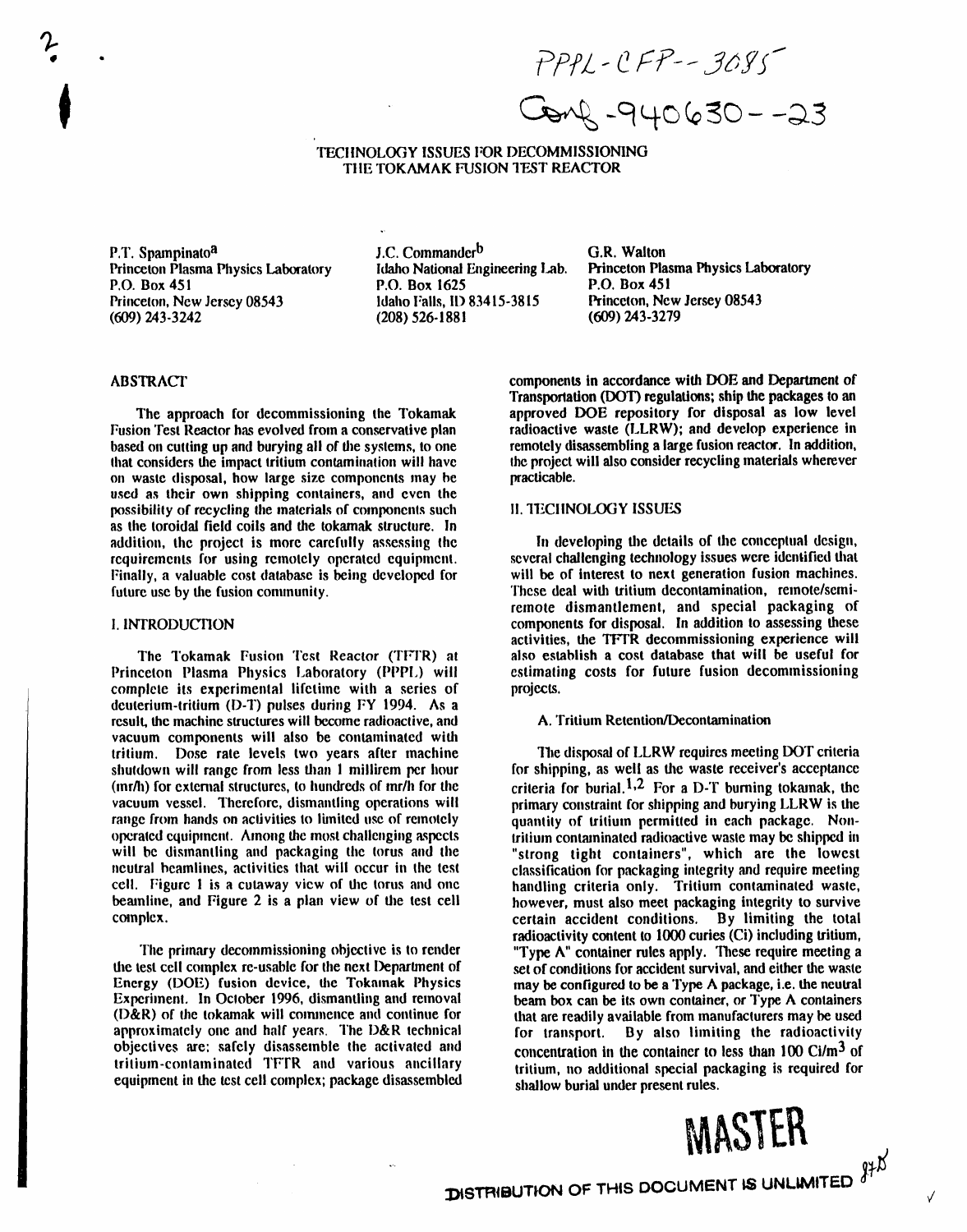retention after decontaminating the torus, the diagnostics,<br>and beamlines must be determined. An estimate of the and beamlines must be determined. An estimate of the that the torus and everything connected to it, namely the<br>inventory expected at the end of D-T operations is being beamlines and diagnostics, will be decontaminated developed, along with a decontamination plan that will be implemented based on the experience of other laboratories that specialize in handling tritium. The preliminary<br>results for room temperature surface retention are based on the start of pulsed cleaning operations to making the final results for room temperature surface retention are based on the start of pulsed cleaning operations to m<br>a linear relationship that was developed from empirical determination of retained tritium inventory. a linear relationship that was developed from empirical da**ta.** F**ig**u**r***e* 3 **s**ho**ws tritium** su**rface rete**n**tio**u **a**s **a functio**n **of pressure and ti**m**e,** *,***a**ft**er a** mo**is**t **air soak (f**o**r B. Special** P**ackaging deco**nta**mination) at roo**m tem**perature**, T**ritium r***e***t***e***ntion is estimated to be 0.002 Ci***h*n **2 on clea**n **stainless steel Careful consideration of L**L**RW packaging** surfaces that were exposed to tritium at room temperature,<br>and 0.02  $C/m^2$  for surfaces with an oil film such as the exposure, cost, the number of shipments to the disposal and  $0.02$  Ci/m<sup>2</sup> for surfaces with an oil film such as the

or volume-reduction, eliminate the need for up to one<br>operated at elevated temperature. Those estimates are not<br>hundred containers, and reduce associated handling for available for reporting at this time. Tritium retention estimates are available for those components that will

temperature) dia**g**nostics **i**s 76 m2. Based on the and the heavy com**p***o*nent so th**a**t **s**tr**u**ctu**ra**l **i**nte**g**rity is iufo**n**nation above, it is estimated th**a**t the ret**a**ined tritium \_ed. in these ei**g**h**t**y di**ag**nostics that **a**re appended t**o** the tom**s** is 0.2 Ci. It is clear that these c**o**mponents will easily Similar considerations were investigat**e**d for disposing meet the shipping and burial criteria outlined above. The of the toroidal field coils. In this case however, the only constraint for packaging and shipping will be the activation level will be as much as an order of magnit only constraint for packaging and shipping will be the exercise activation level will be as much as an order of magnitude weight limits of the various standard containers.

2. Neutral beamlines. Estimating the retained the criteria for strong tight containers. It seems that the tritium in the beamlines is more complicated because of coils meet these even as monolithic structures, and may **t**ri**t**ium in the beamlines **i**s more complica**t**ed because of **c**oils mee**t** these even a**s** monol**i**thic structures, and may the variations are *clean*, metallic surfaces with an estimated tritium exposure clean, me**t**allic surfaces with an es**t**ima**t**ed tri**t**ium exposure 140 s**t**andard containers will **n**o**t** be required, along with painted surfaces, i.e. the cryopanels,  $0.2$  Ci/m<sup>2</sup> was used. **are in fact, candidates**  $\frac{0.05 \text{ Ci/m}^2}{2 \text{ mas}}$  to burial. For most other internal components, 0.05 Ci/m<sup>2</sup> was used for an adsorption fac**t**or. Implanted tritium levels are **u**n**cer**ta**in** at th**is** t**i**me an**d ar**e **awai**t**i**ng e**x**pe**ri**men**tal C**. **Disma**nt**li**n**g** re**sults**. The estimated tritium reta**i**ned on the exposed internal surface areas in one neutral beam box is 102 Ci.<br>This does not include tritium that will be buried by ion procedures will be required to dismantle components at, or This does no**t** include tritium that will be buried by ion procedure**s** will be **r**equ**i**red to dismantle components **a**t, or implantation, or adsorbed at clevated temperature in some<br>of the beamline components.<sup>4</sup><br>the seal in order to minimize weren and assume approved at electronic sector.

3. Decontamination. A preliminary schedule for the meeting are requirements of DOE s Radiological Condomnet control.<br>"Femoving tritium from TFTR following the end of D-T Manual, and meet "as low as reasonably achievable" experiments has been proposed.<sup>5</sup> It presently consists of (ALARA) guidelines.<sup>9</sup> Several existing systems are<br>one month of high-power pulsing with deuterium, several being studied regarding physical and operational weeks of discharge cleaning and pump down, several characteristics, their availability, and cost to use in vessel<br>weeks for sampling using remote handling techniques, He-<br>these carecters are used previous that the second p  $O<sup>2</sup>$  glow discharge (or some variant), and one to three

**moist air backfi**l**ls fo**l**lowed by pump down. Obviously,** In order to ensure that these limits are met, tritium<br>these will be varied where downstream measurements<br>tion after decontaminating the torus, the diagnostics,<br>indicate added benefits. Currently, the approach assumes beamlines and diagnostics, will be decontaminated<br>simultaneously. One of the modifications under consideration is cleaning the beamlines separately from<br>the torus. Approximately eight months are required from t

**site**, **and t**he **volum***e* **of mat**e**rial to be disposed of**. vacuum pumping forelines.<sup>3</sup> exception of the studies of the studies done were using vacuum vessel **s**e**gm**e**nts as s**h**ipping***/***burial containers, and using a** 1. Torus and diagnostics. Work is underway to<br>determine tritium retention in the stainless steel and<br>determine tritium retention in the stainless steel and geternine trium retention in the statiless steel and<br>graphite tile-protected structures in the torus that were<br>for volume-reduction, eliminate the need for up to one hund**r**ed container**s**, and reduce associated **h**andl**i**n**g** for estimates are available for those components that will qualifying these components to meet Type A container<br>have operated at room temperature. have operated at room temperature, cr**i**te**r**ia could t**a**ke more th**a**n **a** year, **i**t was dec**i**ded t**o** use The estimated internal surface area of all (room to design an interface between the pre-approved container<br>temperature) diagnostics is 76 m<sup>2</sup>. Based on the and the heavy component so that structural integrity is

> less, and there is no tritium contamination. Hence, meetin**g** Type *A* container crite**r**ia are not required, only substantial cutting and handling savings. These structures are in fact, candidates for metal recycling as an alternative

the goal in order to minimize person-rem exposure, ensure<br>meeting the requirements of DOE's Radiological Control removing tr**i**t**i**um **f**rom TIrI**'**R **f**ollow**i**n**g** the end **o**f D-T Manu**a**l, **a**nd m**e**et "**as** low **as** 'r**eas**o**na**bly **ac**hievable"  $\alpha$  characteristics, their availability, and cost for use in vessel **these appear to meet requirements for reaching structure,**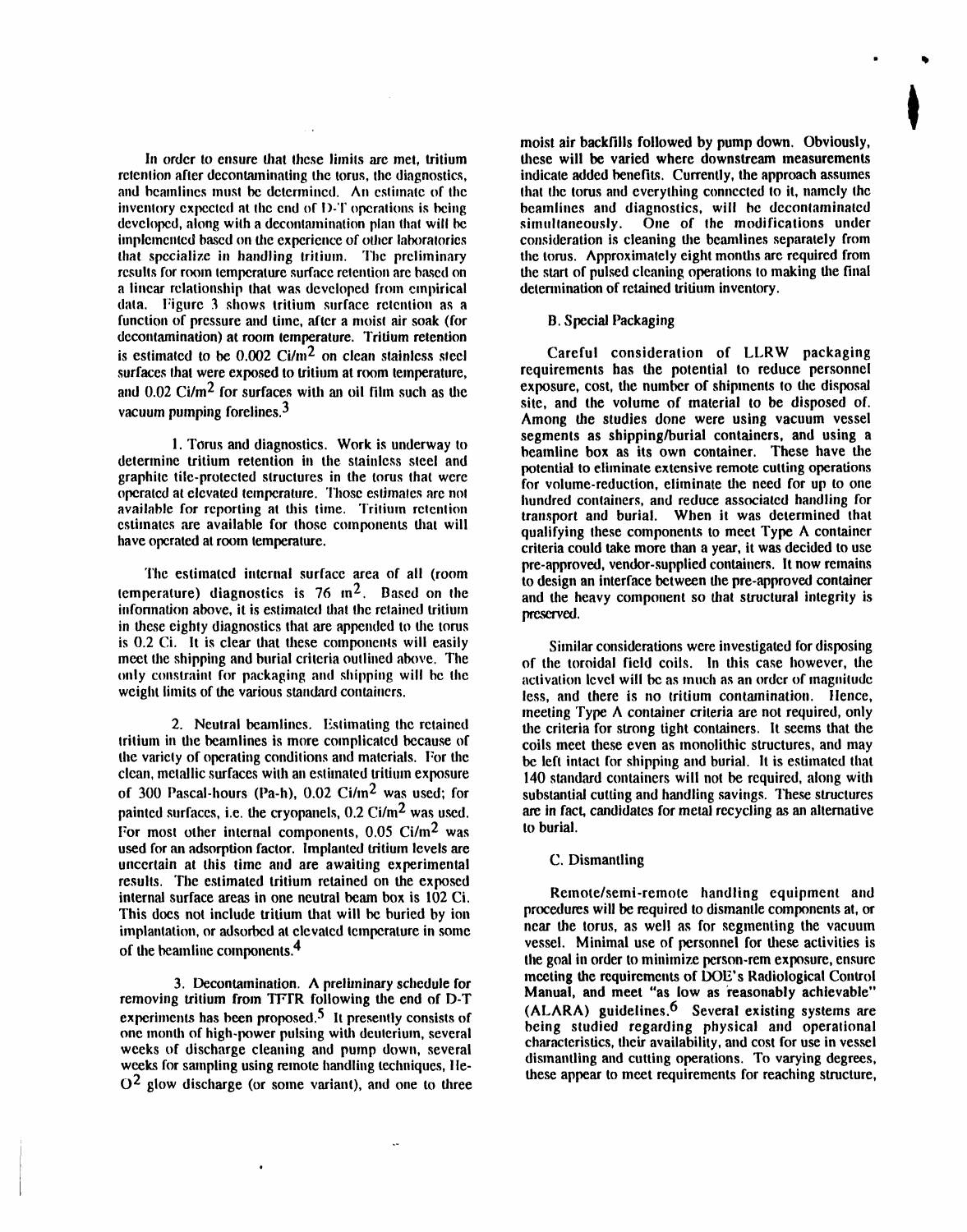**T** for carrying various tools including a manipulator and **KEPERENCE** piping, and diagnostics around and on top of the machine. **hyd***r***aulic shear, and fo**r **remote t**\_**e***r***atio**n**.**

**I**

F**inally,** th**e TIrI'R D&D** Pr**oje**c**t will** d**ev**e**lop a** c**ost** d**a**ta**base I**h**at covers all aspects** of **deconta**m**inatio**n **and 2**. **Westing**h**ouse-ltanford Solid** W**aste Accepta**n**ce** dismantlement. It is envisaged that this information will b**e val**u**able for developi**n**g cost algori**thm**s for es**t**itnati**n**g** decommissioning costs for other fusion machines. 3. R.B. Fleming, "Tritium Retained on TFTR Surfaces", Presently, the cost estimating database for D&D is limited D&D-244 DDEN, 1994 (internal memo). Presently, the cost estimating database for D&D is limited **to fissio**n *e***xperim**e**ntal and comm***e***rcial po**we**r pla**n**ts;** much of that information is simply not relevant to a<br>fusion reactor. The importance of accurate D&D cost<br>Retained on Neutral Beam Internal Surfaces", D&D-343 fusion reactor. The importance of accurate D&D cost Retained on Neutral Beam Int<br>estimates is underscored by the fact that D&D requires DDDR, 1994 (internal memo). **estimates** is underscored by the fact that  $D&D$  requires **sig**n**ific**ml**t fu**n**ding** mic**!budg***e***tary plan**n**ing, and t**h*e* **cost of** D&D is required, under certain conditions, to be included 5. R.B. Fleming, "Preliminary Schedule for Removing<br>in a project's "Total Estimated Cost" by DOE Order Tritium from TFTR", D&D-250 DDEN, 1994 (internal in a project's "Total Estimated Cost" by DOE Order Tritium  $4700.1$ .<sup>7</sup> memo). **4700.1.7** m**e**m**o)**.

**Th**e **au**th**ors ackn**o**wl**e**dg**e **R**obe**rt (B**o**b) Fl**e**ming f**o**r** his efforts in developing the tritium issues studies, and <br>wish him well in his retirement from PPPL. This work Attachment 3 (1992). **wish him well in his retirement from PPPL. This work** w**as supported by U**.**S. DOE Co**nl**rac**t **D**E**-AC**0**2-76-**

**I. Code of Federal Regulations, Title 49, P**a**rt 173**: D**. Cost** D**at**a**base Subpar**t **I, Shippe**r**s-General R**e**quir**e**men**t**s For Shipments a**tt**d** P**a**c**kagings-Radioactiv**e **M**ate**rials.**

AC**KN**O**WLEDG**M**Bq***T*S **,** 6. "**U**.**S. DeparUn**e**nt of En**e**rgy Radiol**o**g**i**cal** Co**ntrol Man**u**al**"**, DOE***/***EH** 0**2**56*T* **(1992).**

 $\mathbf{v}_\mathrm{f}$  .

**C! 10**3**073**. **aNor**th**rop Grunun**an **Corporation, b**p**PPL Co**n**sul**tan**t**



This report was prepared as an account of work sponsored by an agency of the United States Government. Neither the United States Government nor any agency thereof, nor any of their employees, makes any warranty, express or implied, or assumes any legal liability or responsi**bilityfor t**he **accuracy**,**compl**e**t**e**n**e**ssor**, **us**e**fuln**e**ssof anyinformation,apparatus,prod**uc**t***,***or proc**e**ssdisclos**ed,**or r**e**pr**e**s**e**ntst**h**at its us**e **wouldnot infring**e**privat**e**lyown**e**drig**h**ts**.**R**e**f**e**r.** e**n**cehe**r**e**into anysp**e**cificco**mme**rcialproduct**,**proc**e**ssor**, **s**e**rvi***c*e**by trad**e**nam**e**,trad**e**mark,** manufacturer, or otherwise does not necessarily constitute or imply its endorsement, recom**m**e**ndation**,**or favoringby t**he **Unit**ed **Stat**e**sGo***v*e**rnm**e**ntor anyag**e**n***c***yt**he**r**e**of.T**he **vi**ew**s** and opinions of authors expressed herein do not necessarily state or reflect those of the United States Government or any agency thereof.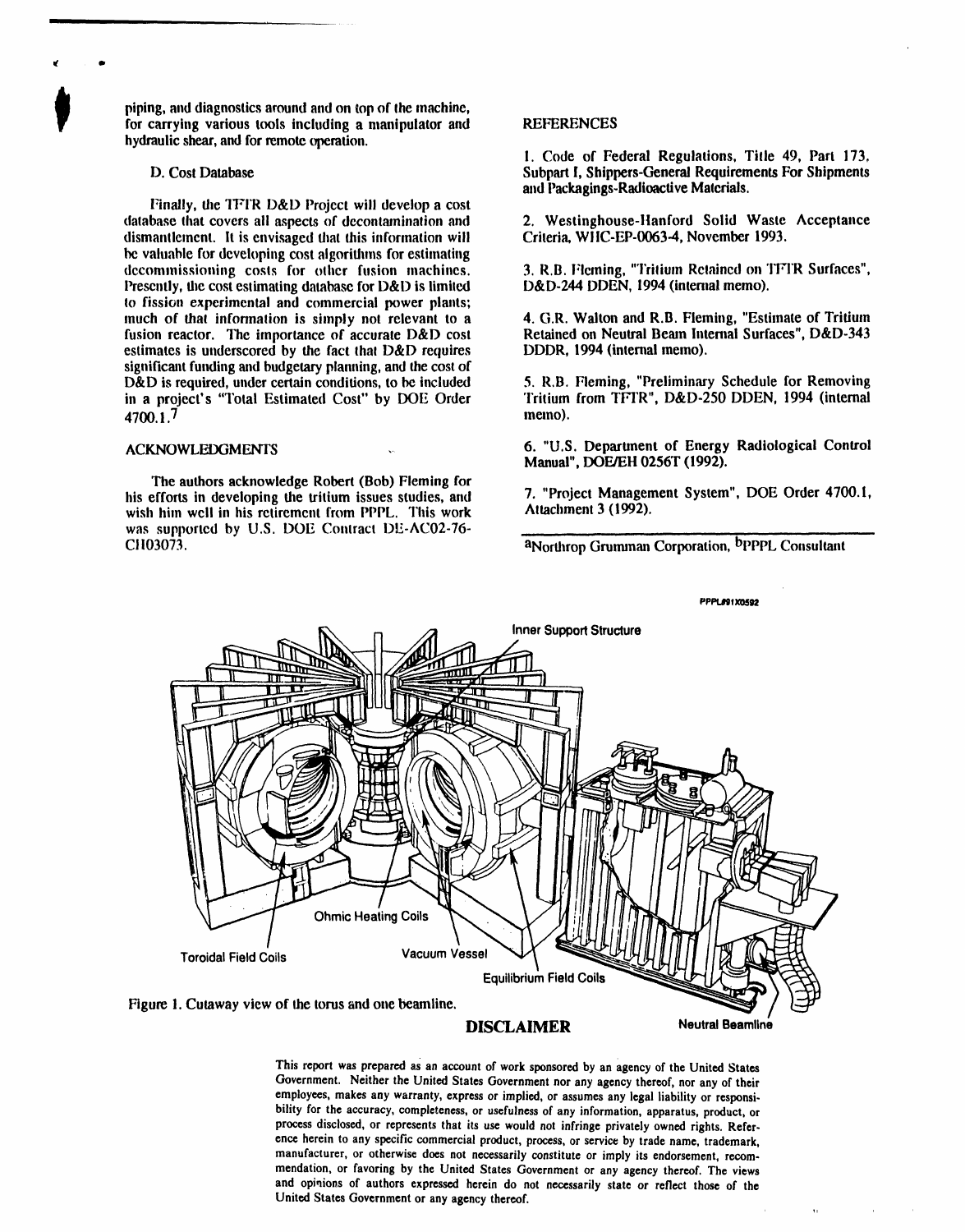



Figure 3. Tritium surface retention as a function of pressure and exposure time for room temperature, clean stainless steel.